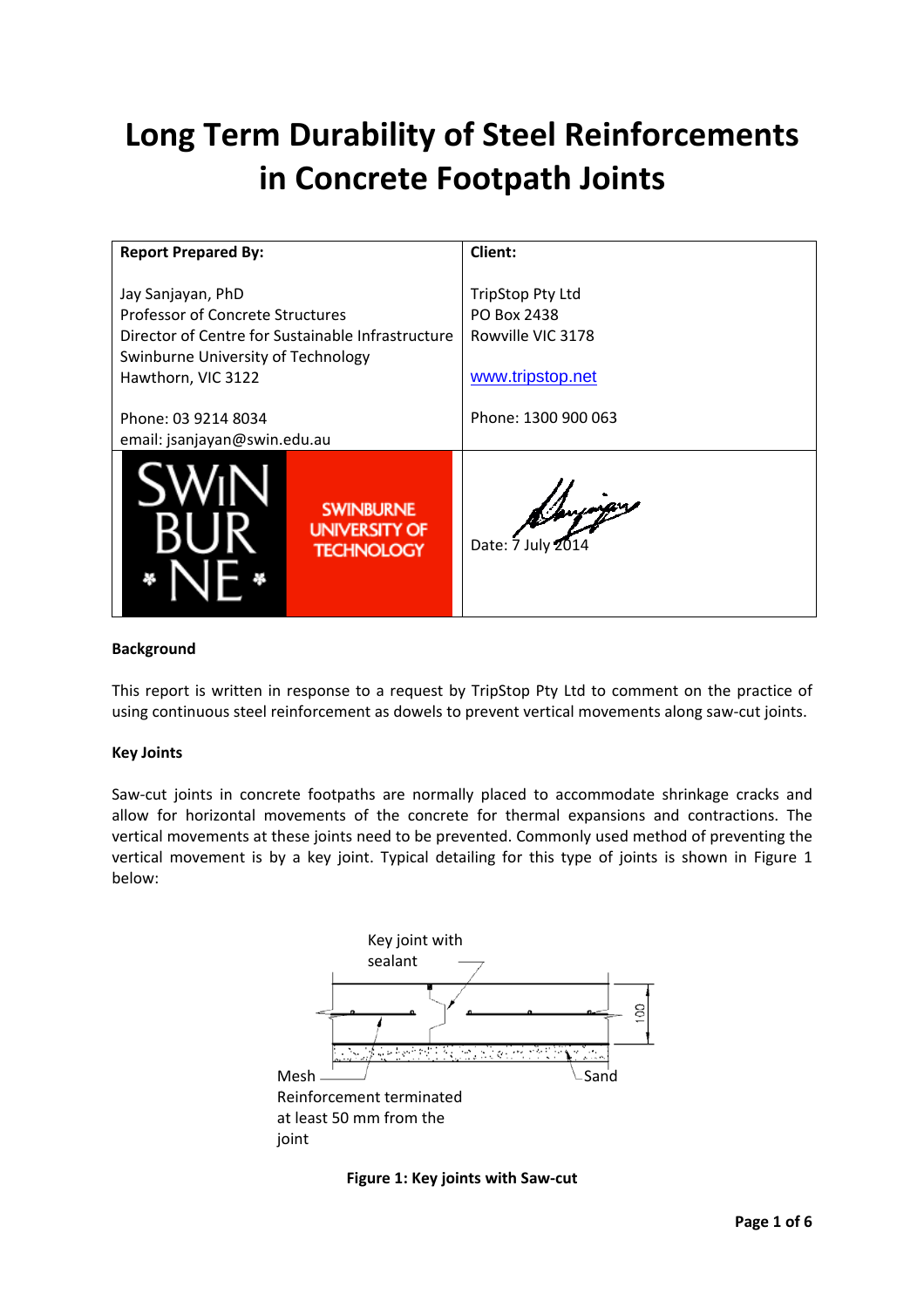# **Hinge Joints (Tripstop)**

The client of this report supplies a hinge joint, Tripstop. This joint works similar to a key‐joint preventing vertical movements while avoiding continuous reinforcements through joint.

# **Steel Mesh Reinforcement as Dowels**

The use of steel mesh reinforcement as dowels to control the vertical movements in saw-cut joint is shown in Figure 2. This practice is effective for foot paths that only require a short life, eg. less than 5 years. For foot paths that require longer life, eg. > 10 years, this method of placing mesh reinforcements all the way through the saw-cut joints is a bad practice since the steel reinforcement will corrode and there will be no effective vertical resistance to prevent the joint from sliding in vertical direction. This practice is effectively banned in the Australian Standard AS3727, where in Clause 8.3e it is clearly stated "Reinforcement should not be continuous through control joints".



**Figure 2: Steel Mesh Reinforcement as Dowel**

Corrosion of steel reinforcements in concrete is normally protected by the alkaline environment provided by the surrounding concrete. Concrete normally provides a pH of greater than 13. This protection can be broken down by the infiltration of chlorides or carbon dioxide from the atmosphere. Carbon dioxide in the atmosphere will infiltrate through the saw-cut joint and through the induced crack resulting in neutralisation of the concrete in the vicinity. This process is termed as carbonation and is responsible for major maintenance costs in reinforced concrete infrastructure assets.

Chlorides are a major problem in coastal areas, but aerosols from the ocean have been found to be carried in the wind up to several kilometres inland. Carbonation or chloride penetrations into concrete typically take about 50 years to reach the steel reinforcement at which time the corrosion initiation will take place. Once the corrosion is initiated the steel will start corroding. The rate of corrosion depends on the oxygen and moisture availability in corroding areas.

The corrosion of reinforcements either due to carbonation or chloride ingress is a major infrastructure problem worldwide consuming large part of the maintenance budgets. This problem is colloquially known as concrete cancer.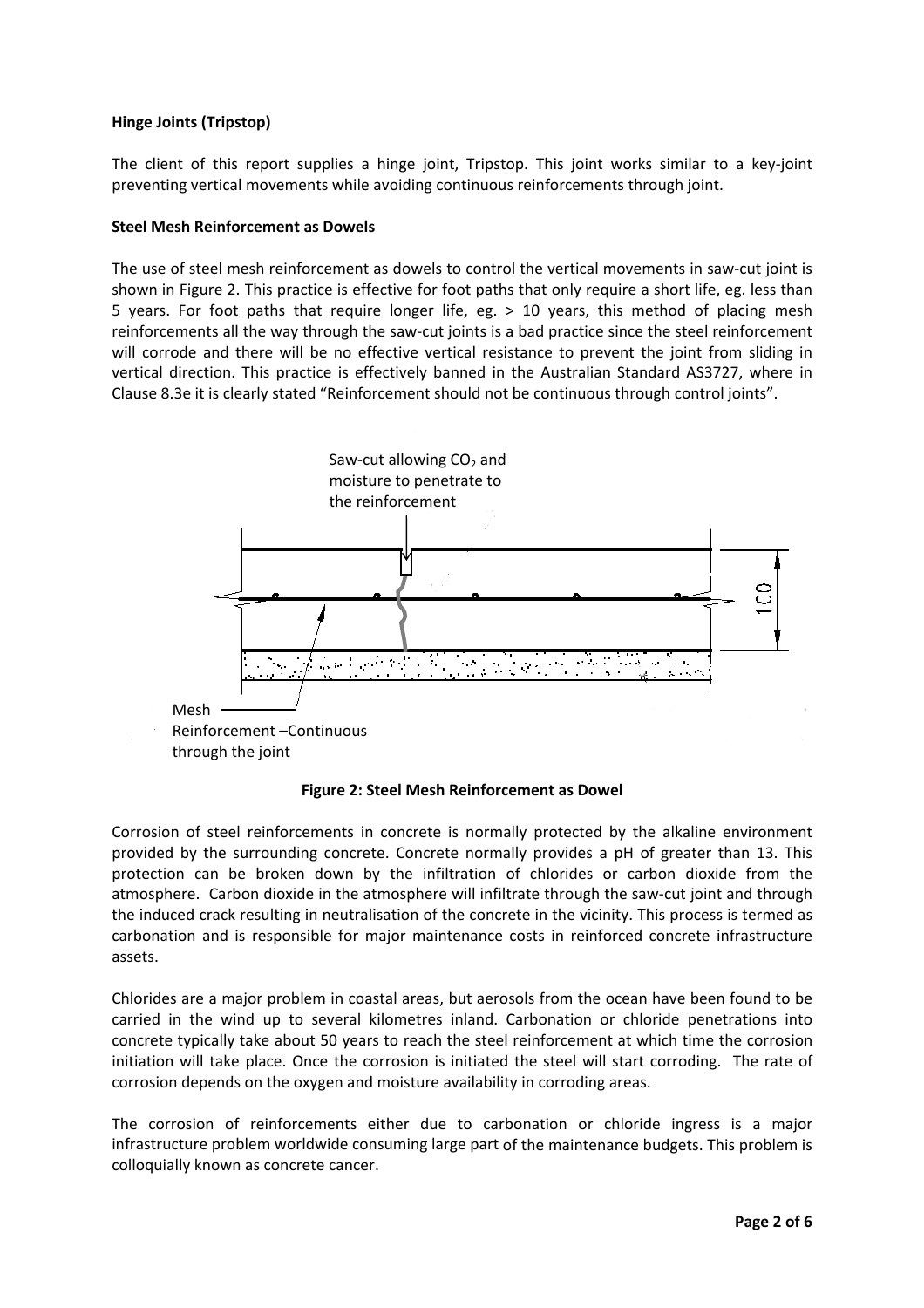Since the saw-cut joints trap moisture from the rain and allow oxygen through the saw-cut and induced crack, the rate of corrosion will be high. In these conditions, the loss of cross section of steel bars due to corrosion will be rapid, leading to loss of the steel bar's ability to transfer shear loads. The breakages of steel bars areas are likely to occur within a period of 5 to 10 years, depending on the environmental conditions.





# **SL72 Steel Reinforcement Mesh**

While SL72 mesh is sufficiently strong to reinforce the foot path concrete slab to give some robustness, it is far too small to provide the crack bridging if it is used for that purpose. The calculations below demonstrates the inadequacy of this reinforcement as it shows that the mesh SL72 would have yielded at the crack location within a short period of shrinkage (~50 days) and allow a crack opening in the range of 0.9 to 1.5 mm depending on the joint spacing.

The diameter of the SL72 mesh,  $d_s = 6.75$  mm Area of steel bar =  $35$  mm<sup>2</sup> The spacing of the bars,  $A_{st}$  = 200 mm The depth of the slab,  $d = 100$  mm The corresponding area of concrete for each bar,  $A_c = 200 \times 100 = 20,000$  mm<sup>2</sup> Steel ratio, ρ = 35/20,000 = 0.175 %

Strength of concrete,  $f_c$  = 25 MPa Elastic Modulus,  $E_c = 26,700$  MPa Effective thickness of 100 mm deep slab,  $t_h$  = 200 mm Creep factor,  $\phi_{cc}$  = 3.34 Effective Elastic Modulus,  $E_{\text{eff}} = E_c / (1 + \chi \phi_{cc}) = 26,700/(1 + 0.8 * 3.34) = 7,271$  MPa

Tensile strength of concrete,  $f_t$  = 0.4V  $\acute{f}_c$  = 2 MPa Prior to cracking, tensile stress in the concrete,  $\sigma_{cc} = \varepsilon_{sh} x E_{eff}$ At the time of cracking,  $\sigma_{cc}$  = 2 MPa =  $\varepsilon_{sh}$  x E<sub>eff</sub> =  $\varepsilon_{sh}$  x 7,271 Shrinkage at the time of first crack =  $\varepsilon_{\rm sh}$  = 275 µ $\varepsilon$ The long term shrinkage (including autogenous shrinkage) = 610 µε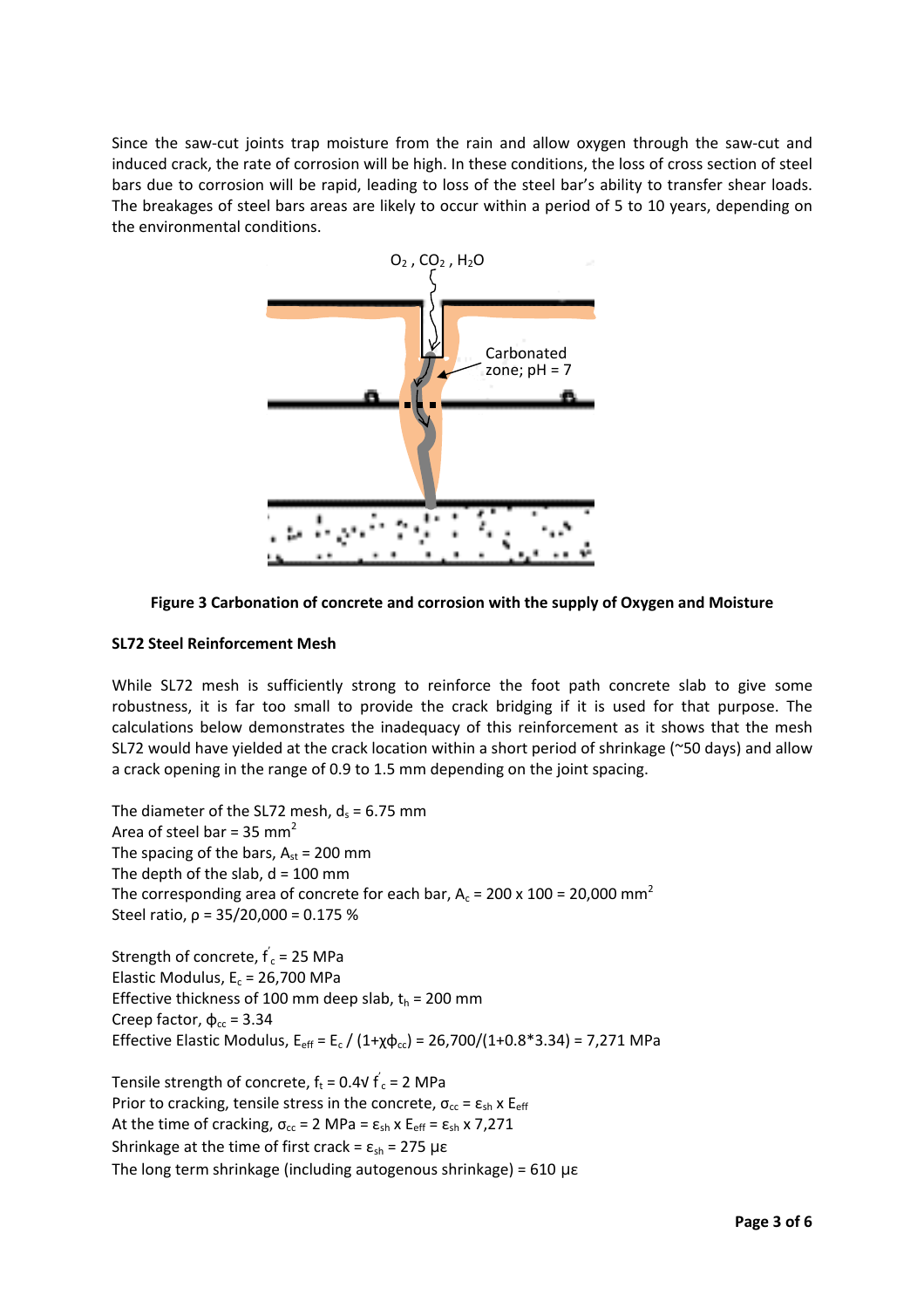The first crack will occur around 50 days after the concrete placement.

The minimum steel reinforcement area required to bridge the crack (to take up the tensile stress carried by the concrete),  $A_{\text{st,min}}$ :

 $A_{\text{st,min}}$  x  $f_{\text{sv}} = A_c$  x  $f_t$  $A_{st,min}$  x 500 = 20,000x2  $A<sub>st,min</sub> = 80$  mm<sup>2</sup>

To satisfy the minimum steel mesh requirement it would take 3 Nos of SL72 or other larger size mesh.

One SL72 will yield at the time of first cracking around 50 days after casting the concrete.

Once yielded, the steel reinforcement will keep yielding to accommodate for the long term shrinkage.

The long term shrinkage is around 610 µε.

For joints at a spacing of 1.5 m, the crack opening due to this shrinkage will be:  $= 1500 \times 610 \times 10^{-6} = 0.9$  mm

The joint spacings of 2 and 2.5 m are also commonly used. The following cracks widths are calculated for these joint spacings:

| Joint Spacing                | 1.5 m  | 2.0 m          | 2.5 m  |
|------------------------------|--------|----------------|--------|
| <b>Estimated Crack Width</b> | 0.9 mm | L. <b>2 mm</b> | 1.5 mm |
| Area loss due to corrosion   | 45%    | 60%            | 75%    |

Crack widths more than 0.1 mm is large enough to allow atmospheric carbon dioxide to cause carbonation of concrete in the vicinity of the steel mesh and initiate corrosion as soon as the crack opened. The availability of oxygen and moisture will cause rapid corrosion of steel mesh leading to failure which is estimated to be around 5 to 10 years. Estimated area loss of steel bars by a method proposed by Vidal et al (2004) is also presented in the table above.

Further, SL72 is a low ductility steel. It only has an elongation capacity of 1.5%. If the bond length is about 12d<sub>s</sub> (a commonly assumed figure), the elongation requirement to accommodate 1.2 mm crack opening is =  $1.2/(12 \times 6.75)$  = 1.5%. The elongation capacity of low ductile SL72 is on the borderline of being able to accommodate the elongation requirement demanded by the crack opening. Once the elongation capacity is exhausted, the steel will snap with further shrinkage or thermal contraction of the concrete.

# **MTS Test Report**

The MTS report (MT‐14/158) shows the test results of slabs, one with mesh reinforcement and the other with Tripstop joints. The results demonstrate that the Tripstop hinge-joint was able to accommodate larger displacement in cycle 1. With cycles 2 and 3, the displacements were comparable.

The mesh reinforcement was able to accommodate the differential displacement due to the significant aggregate interlock occurred in the test. This result is due to the particular test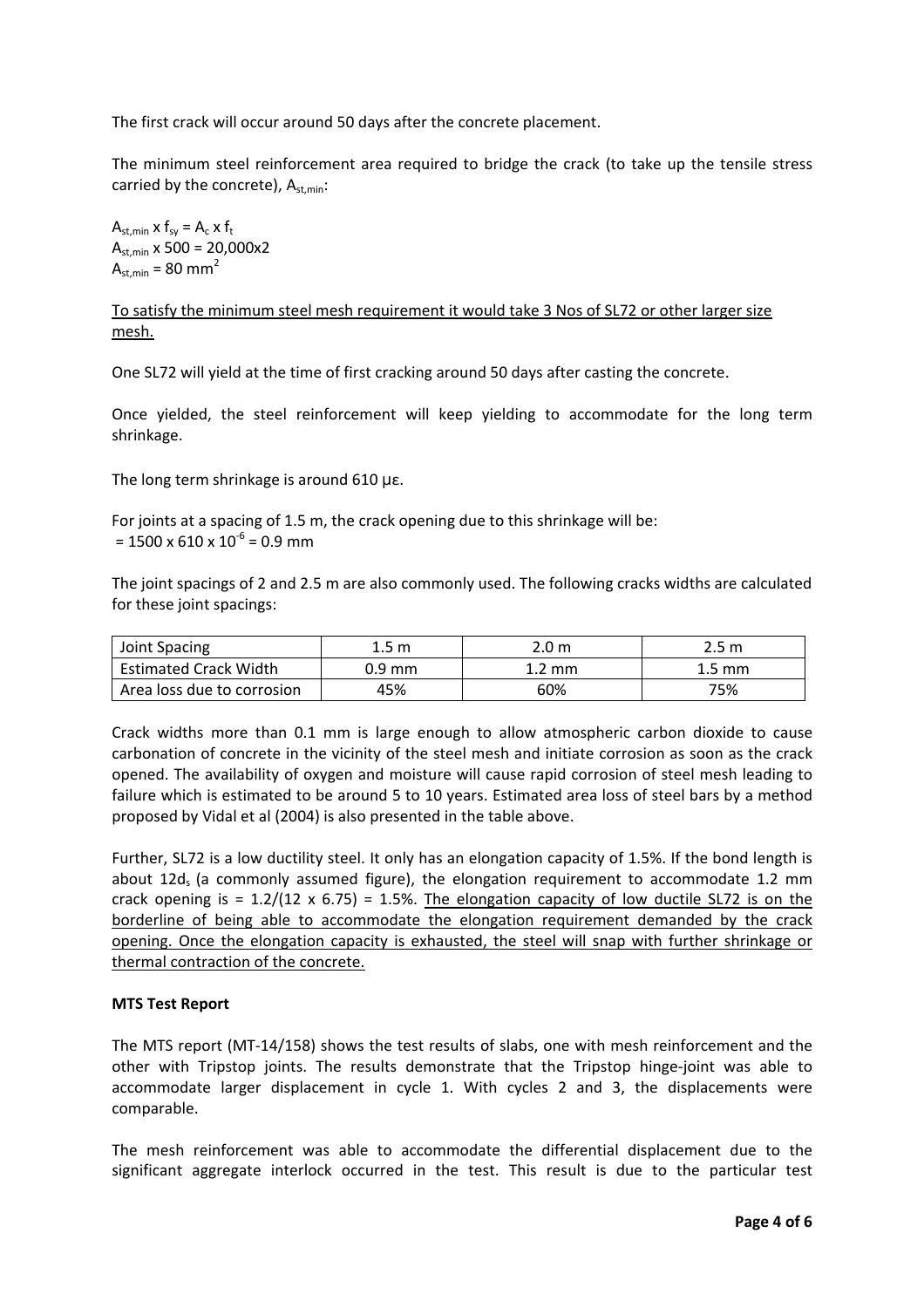arrangement which is not representative of the field conditions and cannot be relied upon for the field performance. The reasons for this are explained below:

(1) Degree of aggregate interlock is random; the crack is created by shrinkage not by uplift force

In the test, the concrete is cracked by the lifting force. In the field conditions, the concrete in saw-cut joints will first be cracked by shrinkage of slabs which is expected to happen about 2 months after the initial casting of the slab as demonstrated by the calculations above (50 days). The cracked shape created by shrinkage will not necessarily be as rugged as the crack forced upon by the lifting force simulated in the test. Further, the shape of the crack is random depending on the aggregates positioned in the saw‐cut joints. Sometimes the crack formed during shrinkage phase can be straight offering no aggregate interlock whereas other times it may be rugged. This random nature of the shape of the crack should not be relied upon as this is not repeatable.

(2) Loss of aggregate interlock over time due to the widening of the saw‐cut joints

The heave is expected to occur in the field conditions some years after the initial slab construction. By this time, the saw‐cut joint would have widened significantly (in the range of 0.9 to 1.5 mm as the above calculations demonstrate). When the heave occurs after the crack has formed and widened, the aggregate interlock may not exist as found in the test. In the test, there is no time allowed for the shrinkage to occur and the crack to widen before the uplift force was applied.

(3) Thermal expansion/contraction and creep effects

The joints are supposed to take care of the thermal expansion and contraction of the concrete slab. Under these daily temperature cycles, the aggregate interlock will be loosened over time. Further, creep of concrete, which is a long term relaxation of concrete under stress, will allow the aggregate interlock to loosen over time. These phenomena are not included in the test. Therefore, the aggregate interlock effect found in the test is peculiar to the test condition and not representative of the field condition.

# **Conclusions**

Use of steel mesh reinforcement to provide dowel action to stop vertical sliding in saw‐cut joints is a bad practice which places large capital investments in footpath constructions into high risk of incurring large maintenance costs due to corrosion of reinforcements (colloquially known as concrete cancer).

Research carried out by leading engineers from the University of California, Berkeley (USA) is attached (Mancio et al 2008). This research shows that ordinary carbon steel will corrode in this type of scenario and is inadequate for this application. Other types of steels, such as stainless steel or epoxy coated steel reinforcement are recommended for this application. This research paper is published in the prestigious journal from the ASCE (American Society of Civil Engineers).

In the short-term test by MTS, the aggregate interlock appears to be effective. This is a random effect and should not be relied upon. Shrinkage of concrete overtime will widen the saw‐cut joint and the aggregate interlock in the widened crack may not exist as seen in the test condition. Further, thermal expansion and contraction due to day and night temperature cycles will loosen any aggregate interlock that may be initially present. Creep of concrete which is a relaxation phenomenon also loosen the aggregate interlock overtime.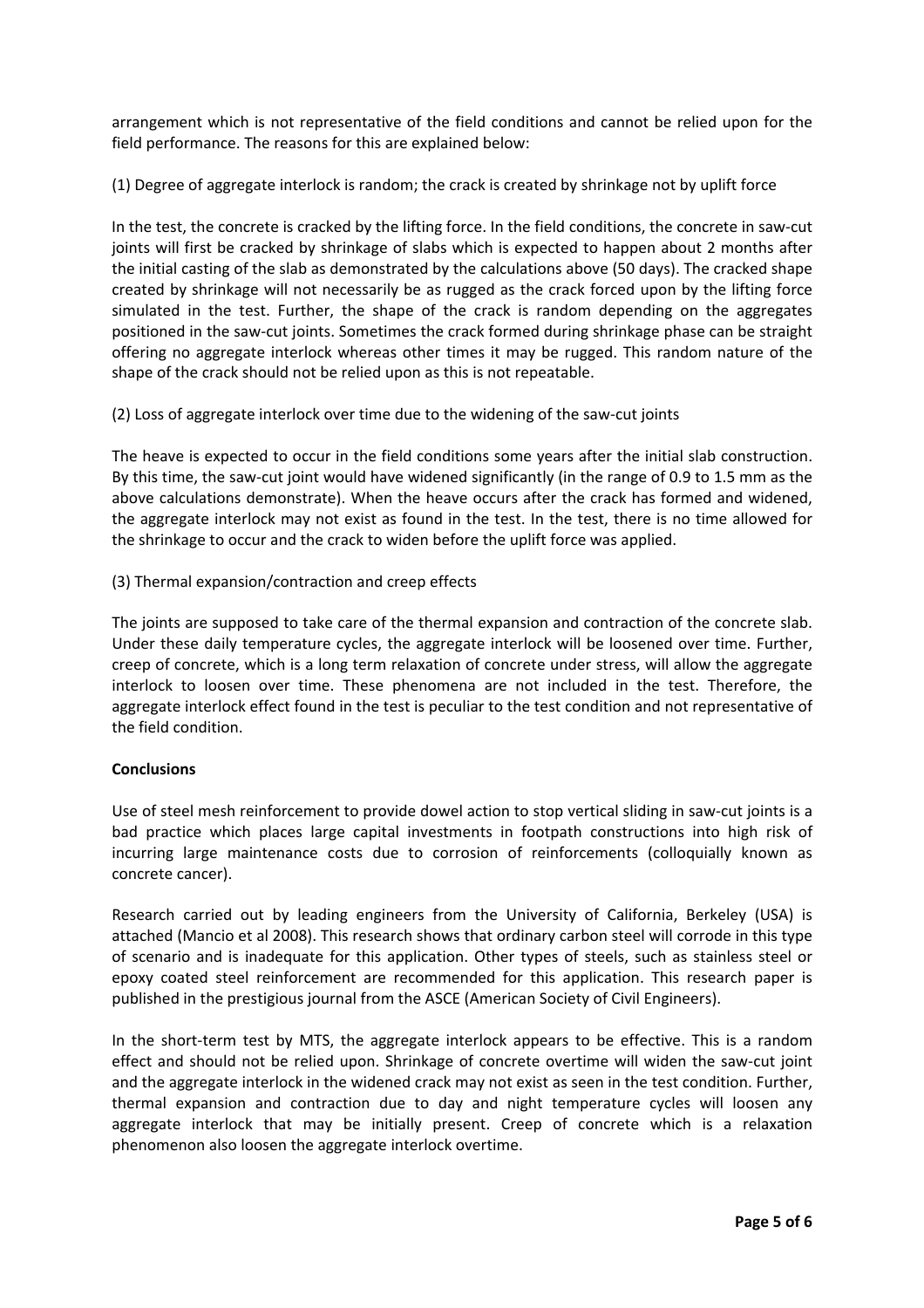# **References**

Mancio, M., Carlos, C., Zhang, J., Harvey, J.T., Monteiro, P.J.M. and Ali, A., "Evaluation of Corrosion Resistance of Steel Dowels Used for Concrete Pavements", Journal of Materials in Civil Engineering, ASCE, Vol. 20, No. 10, October 1, 2008, pp. 650 – 658.

AS3727, "Guide to residential pavements", Standards Australia, first published 1993.

Vidal, A., Castel, R., Francois, R., "Analysing crack width to predict corrosion in reinforced concrete", Cement and Concrete Research, Vol.34, No. 1, January 2004, pp. 165–174.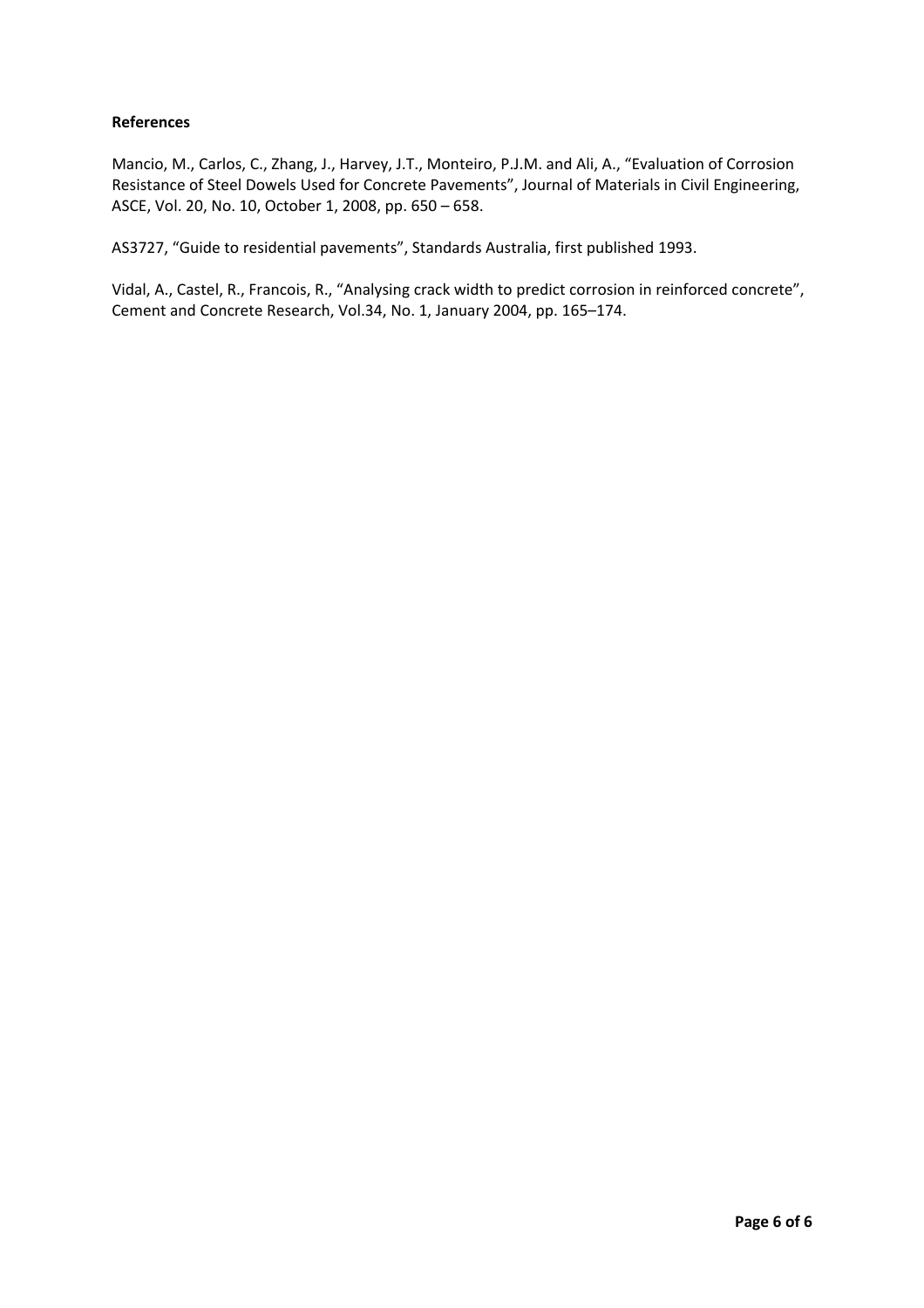# **Evaluation of Corrosion Resistance of Steel Dowels Used for Concrete Pavements**

Mauricio Mancio<sup>1</sup>; Cruz Carlos Jr.<sup>2</sup>; Jieying Zhang<sup>3</sup>; John T. Harvey<sup>4</sup>; Paulo J. M. Monteiro<sup>5</sup>; and Abdikarim Ali6

Abstract: In concrete pavements, steel dowels are exposed to a particularly aggressive environment that leads to depassivation and greatly reduces the corrosion initiation stage. Aggressive agents such as chlorides and  $CO<sub>2</sub>$  have easy access to the dowels through pavement joints and, consequently, the corrosion performance of the system depends largely on the properties of the steel dowel being used. This study investigates the corrosion performance of several types of steel dowels embedded in concrete and subjected to accelerated corrosion by exposure to 3.5% NaCl solution for 18 months. Seven types of dowels were tested: bare carbon steel, stainless steel clad, grout-filled hollow stainless steel, microcomposite steel, carbon steel coated with bendable epoxy, and carbon steel coated with nonbendable epoxies. Half-cell potential, polarization resistance, visual inspections, and microscopic investigations by scanning electron microscopy were carried out to evaluate their corrosion performance. Results show that microcomposite steel dowels exhibit greater resistance to corrosion propagation than carbon steel dowels, but lesser than stainless clad and stainless hollow bars. In epoxy-coated bars, corrosion occurred at a few localized defective areas, generally at holidays and edges of bar ends. No significant difference was observed between nonbendable and bendable epoxy-coated dowels.

**DOI:** 10.1061/(ASCE)0899-1561(2008)20:10(650)

**CE Database subject headings:** Concrete pavements; Durability; Steel; Corrosion; Dowels.

#### **Introduction**

Steel dowels are used in jointed concrete pavements to provide load transfer across transverse joints. Their use reduces vertical deflections that cause faulting and stresses that cause corner and longitudinal cracking, by transferring part of the load to the unloaded slab. However, a number of problems can be created if there is corrosion of the dowels, and these problems can compromise the performance of the pavement and lead to pre-

<sup>1</sup>Ph.D. Candidate, Dept. of Civil and Environmental Engineering, Univ. of California, Berkeley, 115 Davis Hall, Berkeley, CA 94720 (corresponding author). E-mail: mancio@berkeley.edu<br><sup>2</sup>Pb D. Condidate, Dant, of Civil and Environment

 $P<sup>2</sup>Ph.D.$  Candidate, Dept. of Civil and Environmental Engineering, Univ. of California, Berkeley, Berkeley, CA 94720. E-mail: ccj@ berkeley.edu <sup>3</sup>

<sup>3</sup>Ph.D. Research Associate, Institute for Research in Construction, National Research Council of Canada, Ottawa, ON Canada. E-mail: jieying.zhang@nrc-cnrc.gc.ca <sup>4</sup>

<sup>4</sup> Associate Professor, Dept. of Civil and Environmental Engineering, Univ. of California, Davis, CA. E-mail: jtharvey@ucdavis.edu <sup>5</sup>

<sup>5</sup>Professor, Dept. of Civil and Environmental Engineering, Univ. of California, Berkeley, CA 94720. E-mail: monteiro@ce.berkeley.edu <sup>6</sup>

<sup>6</sup>Development Engineer, Pavement Research Center, Dept. of Civil and Environmental Engineering, Univ. of California, Davis, CA. E-mail: atali@ucdavis.edu

Note. Associate Editor: Byung Hwan Oh. Discussion open until March 1, 2009. Separate discussions must be submitted for individual papers. The manuscript for this paper was submitted for review and possible publication on June 21, 2006; approved on May 21, 2007. This paper is part of the *Journal of Materials in Civil Engineering*, Vol. 20, No. 10, October 1, 2008. ©ASCE, ISSN 0899-1561/2008/10-650–658/ \$25.00.

mature failure (Harvey et al. 2003). These include the loss of dowel cross section, which reduces the capability of the dowel to transfer loads and restrain vertical movement, and the accumulation of corrosion products, which can induce tensile stresses in the concrete and also restrict the free expansion and contraction of the slabs, causing joint lockup and inducing cracks in the pavement.

It is well known that steel reinforcement in concrete is protected from corrosion by a passive film formed due to the high pH of concrete pore solutions, which slows the corrosion reaction rate to negligible levels, e.g., 0.1  $\mu A/cm^2$ . The disruption of this passive layer—which typically happens as a result of the penetration of aggressive agents such as chloride ions (Cl<sup>−</sup>) and carbon dioxide  $(CO_2)$ —marks the end of the corrosion initiation stage and the onset of the propagation phase, as defined by Tuutti (1982). In concrete pavements the steel dowels are exposed to a particularly aggressive environment that leads to depassivation and greatly reduces the corrosion initiation stage. Aggressive agents such as chlorides and  $CO<sub>2</sub>$  have easy access to the dowels through the pavement joints, and may also access the full length of the bars because the bond between the dowels and concrete is designed to be tight, but to have low friction, which permits easier transport of the aggressive agents along the dowel than along a rebar. Chlorides are routinely used for ice control on highways in mountainous regions. Thus, the corrosion performance of the system depends largely on the properties of the steel dowel being used.

The main objective of this study is to investigate the corrosion performance of several types of steel dowels embedded in concrete that are subjected to environmental conditions intended to accelerate corrosion by exposure to concentrated chloride solutions.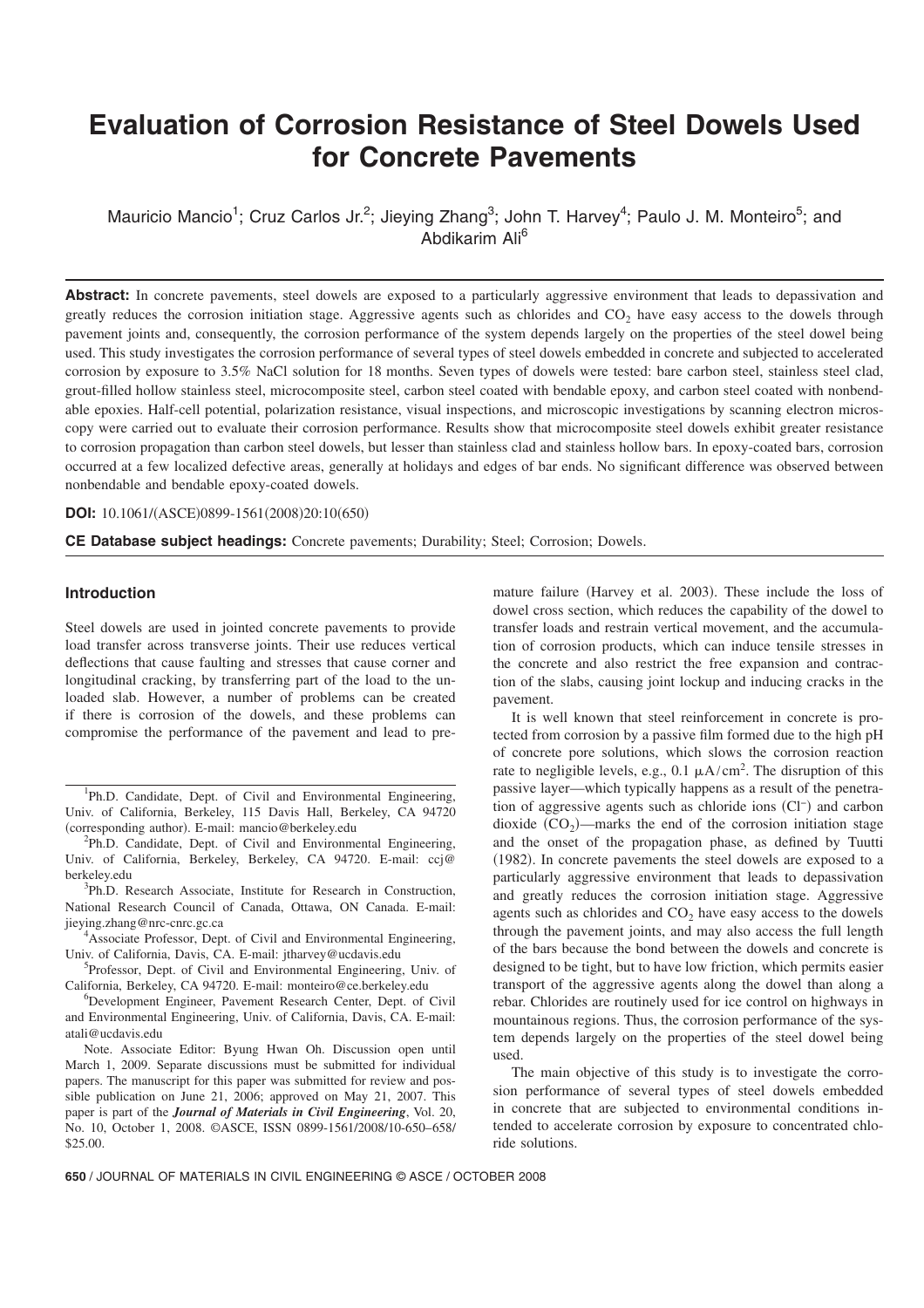

**Fig. 1.** Different types of steel dowels investigated. From left to right: microcomposite steel, stainless steel hollow, stainless steel clad, nonbendable epoxy-coated dowel (gray coating), nonbendable epoxy-coated dowel (purple coating), bendable epoxy-coated dowel (green coating), and bare carbon steel.

### **Materials and Methods**

Seven types of steel dowels were evaluated for their corrosion performance: bare carbon steel, stainless steel clad, grout-filled hollow stainless steel, microcomposite steel, carbon steel coated with bendable epoxy [green color code (ASTM 2007a)], and carbon steel coated with nonbendable epoxies [purple and gray color codes (ASTM 2004)].

The stainless steel hollow dowels consist of a hollow type 316 stainless steel cylinder with approximately 5-mm-thick walls, filled with a cementitious grout. The stainless clad bars have a core of carbon steel covered by an outer layer (about 5-mm thick) of Type 316 stainless steel. The ends of the dowels do not have stainless steel cladding, but do have a protective paint coat. Microcomposite steel refers to microstructurally designed chromium-containing steels with an austenite-martensite structure that is virtually carbide free. Conventional carbon steels have mostly ferrite-carbide microstructures. In corrosive environments, these carbides become cathodic to ferrite and can develop microgalvanic corrosion cells, which can lead to accelerated corrosion. Due to the elimination of such microgalvanic cells, microcomposite steels are expected to be more resistant to corrosion (Trejo 1997; Trejo et al. 2000. In this study, the microcomposite steel specimens presented about 9% chromium, according to information provided by the manufacturer.

In order to facilitate the identification of corroded areas in the epoxy-coated dowels and evaluation of the role of defects on the development of localized corrosion, the epoxy coated dowels were checked for holidays (pinholes, voids, defects, etc.) before casting in the concrete beams. A low voltage holiday detector tester was used in accordance with ASTM G62 (ASTM 2007b). This mapping of original coating defects was used to check against possible locations of corrosion to be identified during the visual inspections of dowels after conditioning.

All dowels measured  $38.1$  mm  $(1.5 \text{ in.})$  in diameter and 460 mm (18 in.) in length, except for the microcomposite steel dowels, which had a diameter of  $31.75$  mm  $(11/4$  in.). Before casting, electrical connections were made to one end of the steel bars and insulated with an epoxy mix, plastic expansion end caps were placed on both ends of the bars, and the dowels were mounted on plastic chairs (Fig. 1). In the middle of the concrete beam, a Styrofoam spacer was used to simulate a joint, and removed after the concrete had hardened. The steel dowels were cast in concrete beams measuring  $150 \times 150 \times 560$  mm



**Fig. 2.** Experiment setup to accelerate corrosion using chloride ponding

 $(6 \times 6 \times 22)$  in.). A relatively permeable concrete mix was used with a water-to-cement ratio of 0.65 and mix proportions 1:3.0:3.25 (cement: sand: gravel). Type I/II cement was used, and the maximum aggregate size was  $12.8$  mm  $(0.5$  in.). The specimens were demolded 24 hours after casting and cured at 23°C and 100% relative humidity (RH) for 28 days. Fig. 2 shows a schematic representation of the concrete specimens. Corrosion was accelerated by exposing the samples to weekly wet and dry cycles of a 3.5% NaCl solution at room temperature for a period of 18 months.

Half-cell potential tests, linear polarization resistance (LPR) curves, visual inspections, and microscopic investigations by scanning electron microscopy (SEM) were carried out to evaluate the corrosion performance of the dowels. Four replicates of each type of steel dowel were tested in this study.

### *Detection Techniques*

Several electrochemical methods have been used to evaluate corrosion activity of steel reinforcement. The half-cell potential and the linear polarization resistance methods are among the most commonly used and accepted test methods for in situ measurements. These tests are easy to perform in the field and commercial instruments are readily available. Among the many methods that have been investigated for measuring the in situ corrosion rate of steel embedded in concrete, the linear polarization resistance appears to be gaining the most acceptance (Carino 1999). The halfcell potential method is indicative of the probability of corrosion activity of the reinforcing steel located beneath the half cell, and is described by ASTM C 876 (ASTM 1999). The setup basically consists of an external copper/copper sulfate  $(Cu/CuSO<sub>4</sub>)$ electrode (half cell), connecting wires and a high impedance voltmeter (impedance  $>$  10 M $\Omega$ ). A high impedance voltmeter is necessary so that there is very little current through the circuit. The half-cell potential measurement has been widely used in the field due to its simplicity and general agreement among researchers that this technique effectively indicates the existence of active corrosion along the steel reinforcement in concrete. Table 1

**Table 1.** Relationship between Half-Cell Potential and Corrosion of Steel Embedded in Concrete (Adapted from ASTM C876)

| Half-cell potential<br>$(mV)^a$ | Corrosion interpretation               |
|---------------------------------|----------------------------------------|
| $> -200$                        | Low probability $(10\%)$ of corrosion  |
| $-200$ to $-350$                | Corrosion activity uncertain           |
| $\le -350$                      | High probability $(90\%)$ of corrosion |

 $a<sup>a</sup>$ Measurements made with a Cu/CuSO<sub>4</sub> electrode.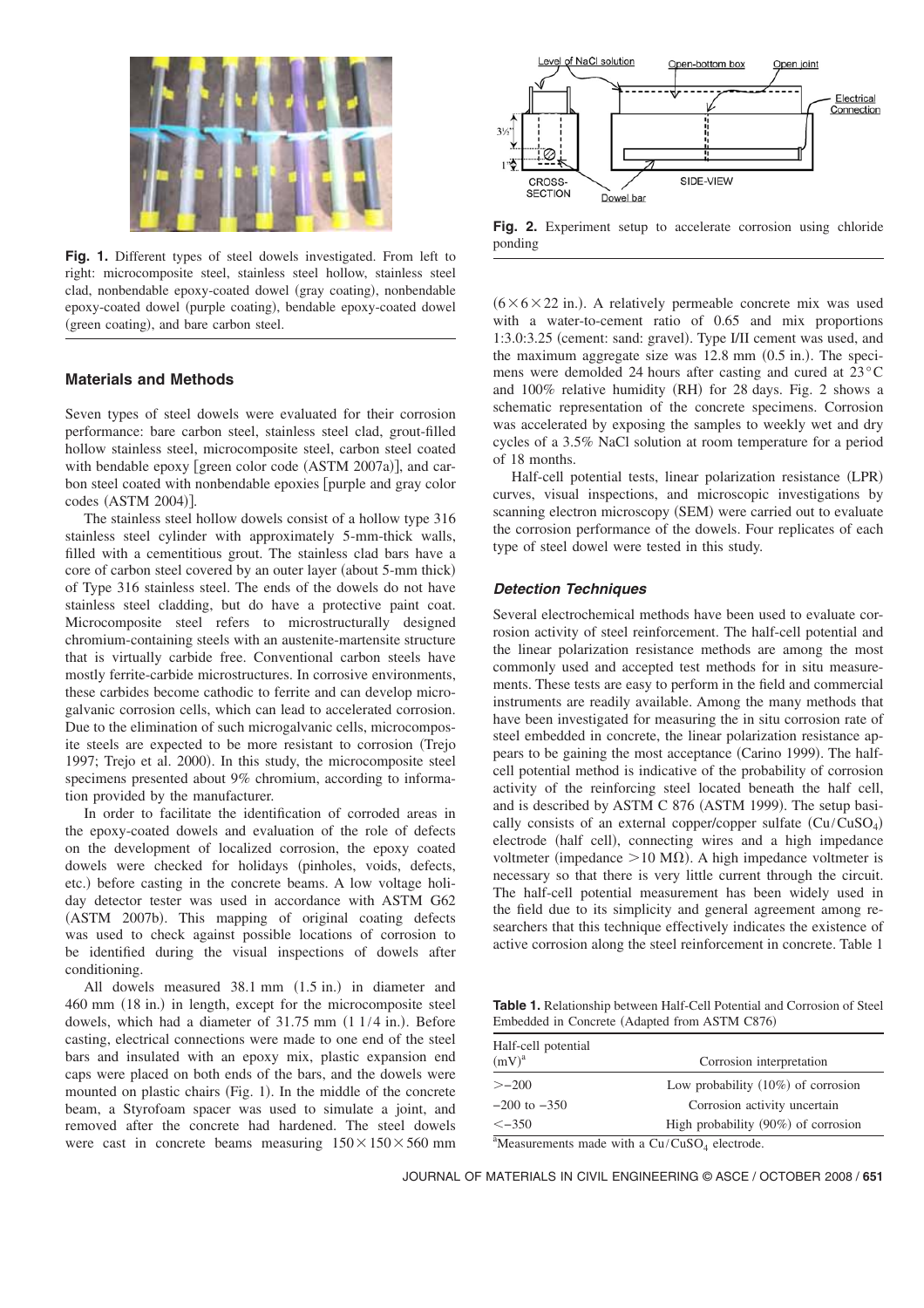**Table 2.** Relationship between Corrosion Current Density and Corrosion Rate

| Corrosion current density, $i_{corr}$<br>$(\mu A/cm^2)$ | Corrosion rate |
|---------------------------------------------------------|----------------|
| < 0.1                                                   | Negligible     |
| $0.1 - 0.5$                                             | Low            |
| $0.5 - 1.0$                                             | Moderate       |
| >1.0                                                    | High           |

illustrates the relationship between measured potential and the likelihood of corrosion activity. The half-cell potential method, however, does not give any indication of the rate of corrosion on the steel.

The LPR technique is a well-established method for determining the rate of corrosion. The technique basically involves measuring the change in the potential of the electrolytic cell when an external current is applied to the cell, or vice versa. For a small perturbation about the open-circuit potential, there is a linear relationship between the change in applied current per unit area of electrode  $(\Delta i)$  and the change in the measured potential  $(\Delta E)$ . The ratio  $\Delta E/\Delta i$  is called the *polarization resistance*  $(R_p)$ . The corrosion rate, expressed as the corrosion current density  $(i)$ , is inversely related to the polarization resistance, as indicated by the Stern–Geary relationship  $i = B/R_p$ , where *B* is a constant (ASTM 2003. Some guidelines have been developed to establish a relationship between corrosion current density and corrosion rate, as shown in Table 2 (Broomfield 1997).

A major concern with this method is the uncertainty about the area of the steel bar that is affected by the current from the counterelectrode (CE). Usually, it is assumed that the current flows in straight lines perpendicular to the bar and the counterelectrode, and the affected bar area is understood to be the bar circumference multiplied by the length of the bar below the counterelectrode, which in fact is not usually the case. However, in

the laboratory experiments performed in this study this concern is not justified, since virtually all the current will flow through the NaCl solution present in the open joint, which represents a very low-resistivity path as compared to concrete. As previously stated, the salt solution was removed from the concrete surface in order to perform the electrical measurements, but the joint remained filled with solution to provide this low-resistivity path for current flow. Note that the CE was placed just above the fabricated joint. Thus, it has been assumed that the area polarized corresponds to that part of the dowel exposed to the NaCl solution inside the fabricated joint. In this study, the linear polarization experiments were performed using a Princeton Applied Research model 263 potentiostat-galvanostat.

In addition to electrochemical measurements, visual inspections were conducted and a microstructural investigation was performed on the corroded dowels using SEM. The microstructural investigation was performed with a Digital Leo 430 scanning electron microscope using secondary electrons. The SEM imaging consists of bombarding the sample with an electron beam with sufficient energy to excite and eject secondary electrons, which are detected and recorded using a charge-coupled device (CCD) camera. In this study, samples of each corroded dowel type were collected during the visual inspection and then analyzed by SEM, with preference given to the inspection of the corroded areas in each sample.

### **Experimental Results and Discussion**

Fig. 3 presents the linear polarization resistance plots for the carbon steel, microcomposite, hollow stainless steel, and stainless steel clad bars, respectively. The plots present the average results of four replicates normalized with respect to the half-cell value, in order to facilitate plotting and comparison among the different



Fig. 3. Linear polarization results for: (a) carbon steel dowels; (b) microcomposite steel dowels; (c) stainless steel clad dowels; and (d) stainless steel hollow dowels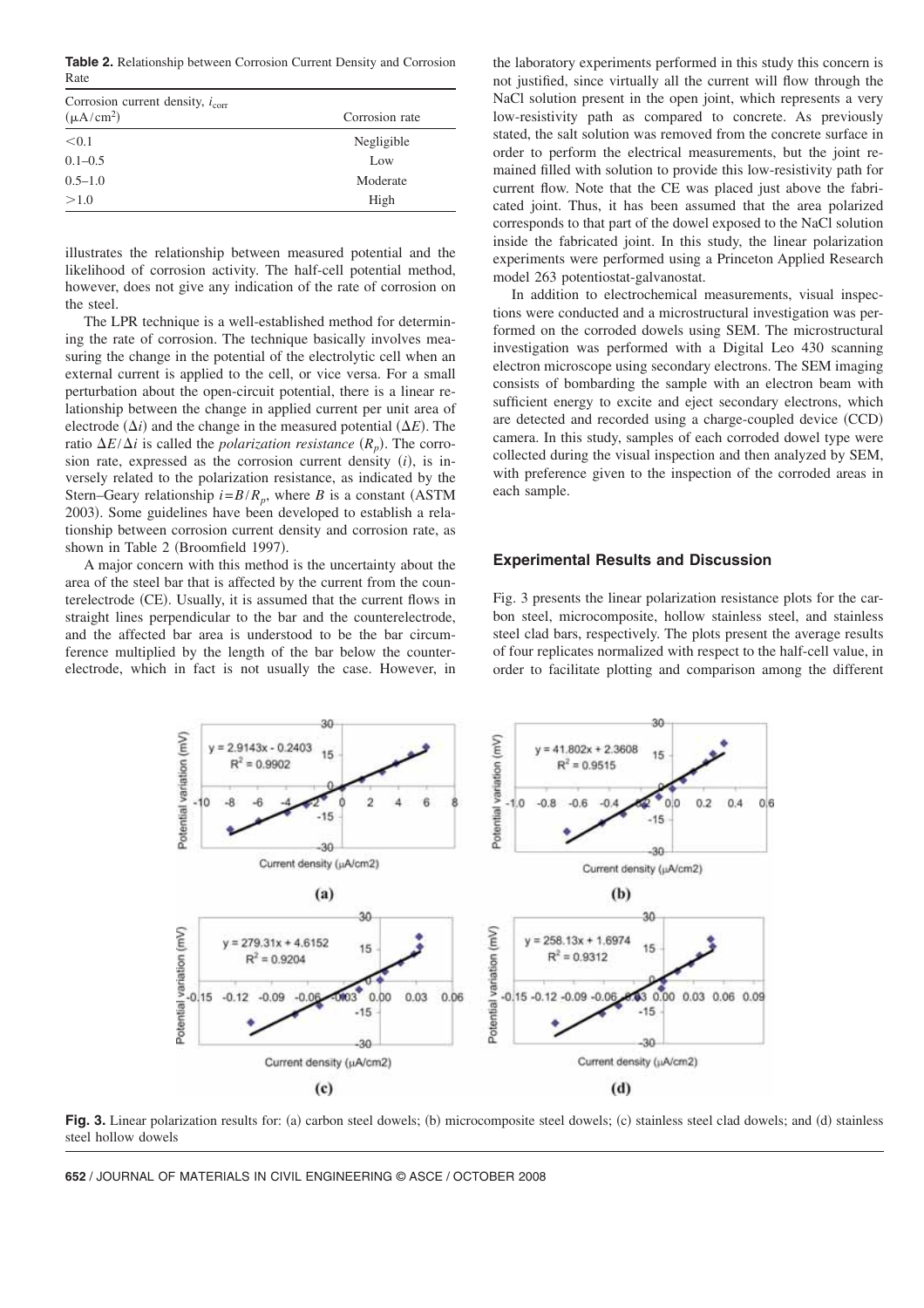| Table 3. Summary Results of Half-Cell Potential and LPR Tests |  |  |  |  |  |  |  |  |
|---------------------------------------------------------------|--|--|--|--|--|--|--|--|
|---------------------------------------------------------------|--|--|--|--|--|--|--|--|

| Specimen number      |                | Half cell<br>(mV) | $R_p$<br>$(\Omega \text{ cm}^2)$ | $i_{\rm corr}$<br>$(\mu A/cm^2)$ |
|----------------------|----------------|-------------------|----------------------------------|----------------------------------|
| Carbon steel         | 1              | $-602$            | 1,544.3                          | 16.84                            |
|                      | $\overline{c}$ | -640              | 6,066.5                          | 4.29                             |
|                      | 3              | $-694$            | 2,568.2                          | 10.12                            |
|                      | $\overline{4}$ | $-629$            | 5,410.8                          | 4.81                             |
|                      | Avg.           | $-641.3$          | 3,897.5                          | 9.01                             |
|                      | Std. dev.      | 38.6              | 2,183.2                          | 5.84                             |
| Microcomp. steel     | 1              | $-567$            | 23,495                           | 1.11                             |
|                      | $\overline{2}$ | $-571$            | 23,146                           | 1.12                             |
|                      | 3              | $-292$            | 367,410                          | 0.07                             |
|                      | $\overline{4}$ | -278              | 124,620                          | 0.21                             |
|                      | Avg.           | $-427.0$          | 134,667.8                        | 0.63                             |
|                      | Std. dev.      | 164.1             | 162,343.7                        | 0.57                             |
| Stainless clad       | 1              | $-286$            | 311,560                          | 0.08                             |
|                      | $\overline{c}$ | $-179$            | 249,520                          | 0.10                             |
|                      | 3              | -216              | 361,130                          | 0.07                             |
|                      | $\overline{4}$ | $-345$            | 216,530                          | 0.12                             |
|                      | Avg.           | $-256.5$          | 284,685.0                        | 0.09                             |
|                      | Std. dev.      | 73.8              | 64,414.8                         | 0.02                             |
| Stainless hollow     | 1              | $-210$            | 229,850                          | 0.11                             |
|                      | $\overline{c}$ | $-569$            | 192,840                          | 0.13                             |
|                      | 3              | $-193$            | 481,700                          | 0.05                             |
|                      | $\overline{4}$ | -320              | 233,050                          | 0.11                             |
|                      | Avg.           | $-323.0$          | 284,360.0                        | 0.10                             |
|                      | Std. dev.      | 173.4             | 132,819.5                        | 0.03                             |
| Purple epoxy coating | 1              | $-476$            |                                  |                                  |
| (nonbendable)        | $\overline{c}$ | $-582$            |                                  | $\overline{\phantom{0}}$         |
|                      | 3              | $-464$            |                                  |                                  |
|                      | $\overline{4}$ | $-811$            |                                  |                                  |
|                      | Avg.           | -583.3            |                                  |                                  |
|                      | Std. dev.      | 160.8             |                                  |                                  |
| Gray epoxy coating   | 1              | $-630$            |                                  |                                  |
| (nonbendable)        | $\overline{2}$ | $-405$            |                                  |                                  |
|                      | 3              | $-648$            |                                  |                                  |
|                      | 4              | $-597$            |                                  |                                  |
|                      | Avg.           | $-570.0$          |                                  |                                  |
|                      | Std. dev.      | 112.0             |                                  |                                  |
| Green epoxy coating  | 1              | $-420$            |                                  |                                  |
| (bendable)           | $\overline{2}$ | $-760$            |                                  |                                  |
|                      | 3              | $-558$            |                                  |                                  |
|                      | $\overline{4}$ | $-643$            |                                  |                                  |
|                      | Avg.           | $-595.3$          |                                  |                                  |
|                      | Std. dev.      | 143.2             |                                  |                                  |

specimens of a given sample. Individual half-cell potentials for each specimen are presented in Table 3. Current density (in  $\mu A$ /cm<sup>2</sup>) and potential (in mV) are given as variations from the values obtained at equilibrium (i.e., at half-cell potential). The slope of the curves  $(\Delta E/\Delta i)$  provides the value of the polarization resistance,  $R_p$ . Notice that the greater the slope, the more difficult the charge transfer across the metal/electrolyte interface therefore the corrosion current density is lower and, consequently, the corrosion reaction rate is slower.



Fig. 4. Linear polarization results for: (a) nonflexible epoxycoated dowels (purple colored); (b) nonflexible epoxy-coated dowels (gray colored); and (c) flexible epoxy coated dowels (green colored

It can be seen that for the same variation in potential, carbon steel bars exhibit a much larger variation in the corrosion current density compared to the other materials. Therefore, the carbon steel samples will exhibit a smaller slope, smaller polarization resistance, and larger corrosion rate, followed by microcomposite steel, stainless steel clad, and stainless steel hollow, respectively.

Fig. 4 presents linear polarization resistance plots for the epoxy coated bars: nonflexible (purple and gray) and flexible (green) epoxy coatings. Note that the results obtained for the epoxy-coated bars are *not* to be interpreted quantitatively. The fact that electrical contact can be made between the reference electrode (copper/copper sulfate) and the working electrode (steel dowel, and that a half-cell potential can be measured for epoxy-coated bars, does indicate however the presence of defects in the coating. In coated specimens, corrosion is not uniform; instead, it is concentrated at localized defective areas (such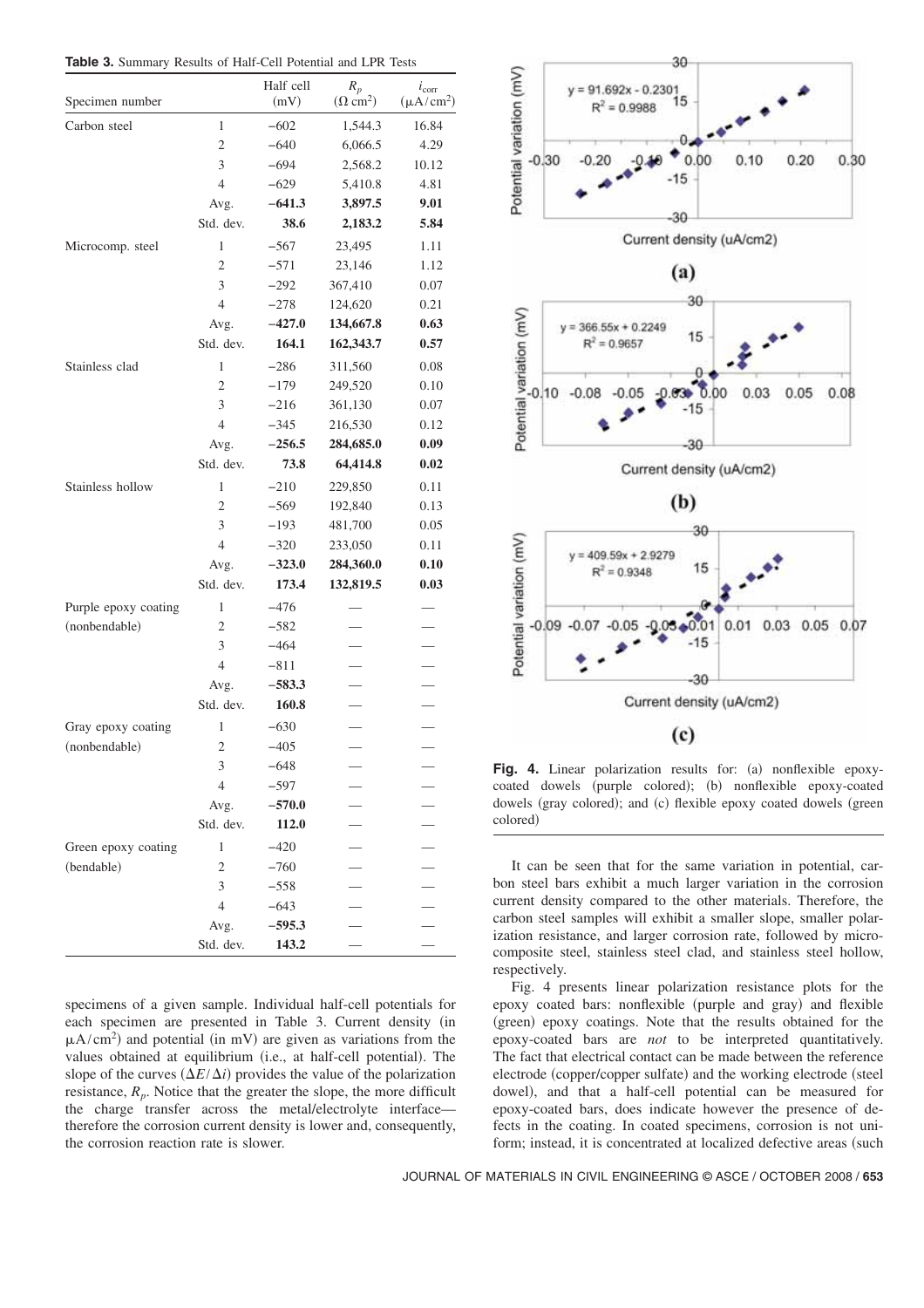

**Fig. 5.** Summary plot showing variation of potential and current density about half-cell potential, for different dowels

as pinholes, voids, etc.). Given that epoxy is an electrical insulator, polarization only occurs at these defective areas, which cannot be accounted for in the calculation of the polarization resistance term. As mentioned before, it has been assumed that the polarized area corresponds to the surface of the dowels exposed to the NaCl solution inside the fabricated joints. Note that if the polarized area is smaller than what is assumed, the actual corrosion current density (given in  $\mu A/cm^2$ ) will be greater than what is calculated. As a result, the polarization results may indicate the presence of corrosion in the defective areas, but an evaluation of the extent of corrosion must rely on visual inspections and microscopic investigations, which are presented in the next section.

Fig. 5 presents a comparison of the linear polarization results of various dowels. As mentioned above, the steeper the slope, the greater the corrosion resistance,  $R_p$ . It can be easily seen that the carbon steel specimens performed much poorer than the other dowels tested. On the other hand, the stainless steel hollow bars exhibited the best performance, followed by stainless steel clad and microcomposite steel dowels. Fig. 6 presents a comparative summary of polarization resistance and current density results, illustrating the average numerical values of  $R_p$  and  $i_{\text{corr}}$ 



**Fig. 6.** Comparative column plots showing average results of polarization resistance  $(R_p)$  and corrosion current density  $(i_{\text{corr}})$  for noncoated dowels



**Fig. 7.** Carbon steel samples: (a) heavy corrosion along dowel surface, magnification  $(Mag) = 100 \times$ ; (b) same region,  $Mag = 200 \times$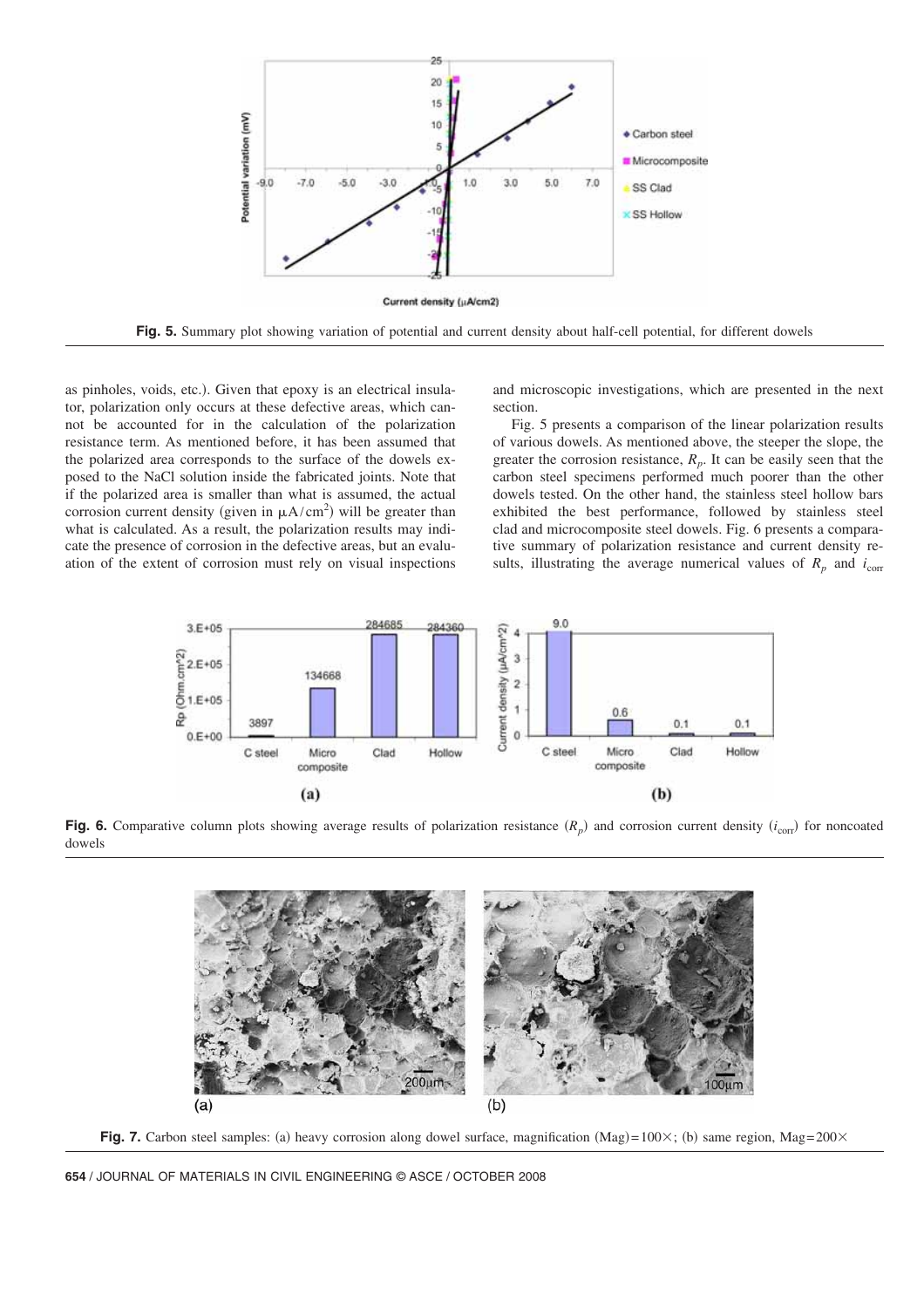

**Fig. 8.** Microcomposite steel samples: (a) aspect of corrosion along surface, Mag= $100 \times$ ; (b) same region, Mag= $205 \times$ 

obtained for the different samples. Table 3 summarizes the individual results obtained for each specimen including half-cell potential, polarization resistance  $(R_p)$ , and corrosion current density  $(i_{\text{corr}})$ . Statistical analysis of the results was performed using the analysis of variance (ANOVA) model, and in all cases the type of steel dowel had a statistically significant effect on the parameters studied, i.e., half-cell potential, polarization resistance, and corrosion current density. Regarding the half-cell potential values, note that the stainless steel hollow and stainless steel clad specimens are, on average, located in the uncertain corrosion region, while all the other samples are in the active corrosion region (see Table 1). With respect to the corrosion current density, one can observe that the carbon steel dowels exhibited very rapid corrosion while microcomposite steel showed a moderate level of corrosion. Stainless steel clad and stainless steel hollow dowels proceeded at a low corrosion rate (refer to Table 2 for criteria used). The average values presented for the epoxy coated bars also indicate a low corrosion rate and, in fact, visual inspection revealed no major signs of corrosion for these dowels.

In addition, based on visual inspections, it was observed that the carbon steel samples were heavily corroded, the microcomposite steel dowels presented less corroded areas, and the stainless steel clad and stainless steel hollow dowels presented essentially no visible signs of corrosion. Defects were observed in the epoxy-coated bars and, as expected, the occurrence of localized corrosion in the defective regions was verified.

### *Microstructural Analysis of Corroded Areas*

Figs. 7–13 present characteristic SEM images for each material investigated. In general, the severity of the corrosion observed by electron microscopy matches the results obtained by the electrical measurements and visual inspections. However, one should keep in mind that the microstructural investigation focused mostly on the corroded areas of each sample, and does not represent the general state of the dowel bars. The stainless steel clad dowels, for example, exhibited excellent performance on the corrosion rate measurements, and no corrosion was identified by visual inspection; however, relatively severe localized corrosion was observed at the uncoated but painted ends of the dowels, close to the interface with carbon steel.

A similar situation occurred with the analysis of epoxy-coated samples. It has been observed that the electrical measurements do not provide a reliable quantitative estimate of the corrosion state of epoxy-coated specimens, and in the visual inspection it was found that the bars were still in relatively good condition, especially as compared to carbon steel dowels. However, several defects on the epoxy coating have been observed, and their relation to the occurrence of localized corrosion has been explored. Unlike the microscopic analysis, half-cell and LPR measurements only provide general, averaged information about the corrosion state when uniform corrosion is assumed, and are not able to determine the corrosion pattern (uniform or localized). How these



**Fig. 9.** Hollow stainless steel samples: (a) view at surface, Mag= $100\times$ ; (b) same region, Mag= $300\times$ . Surface appears rough, but no signs of corrosion damage were observed.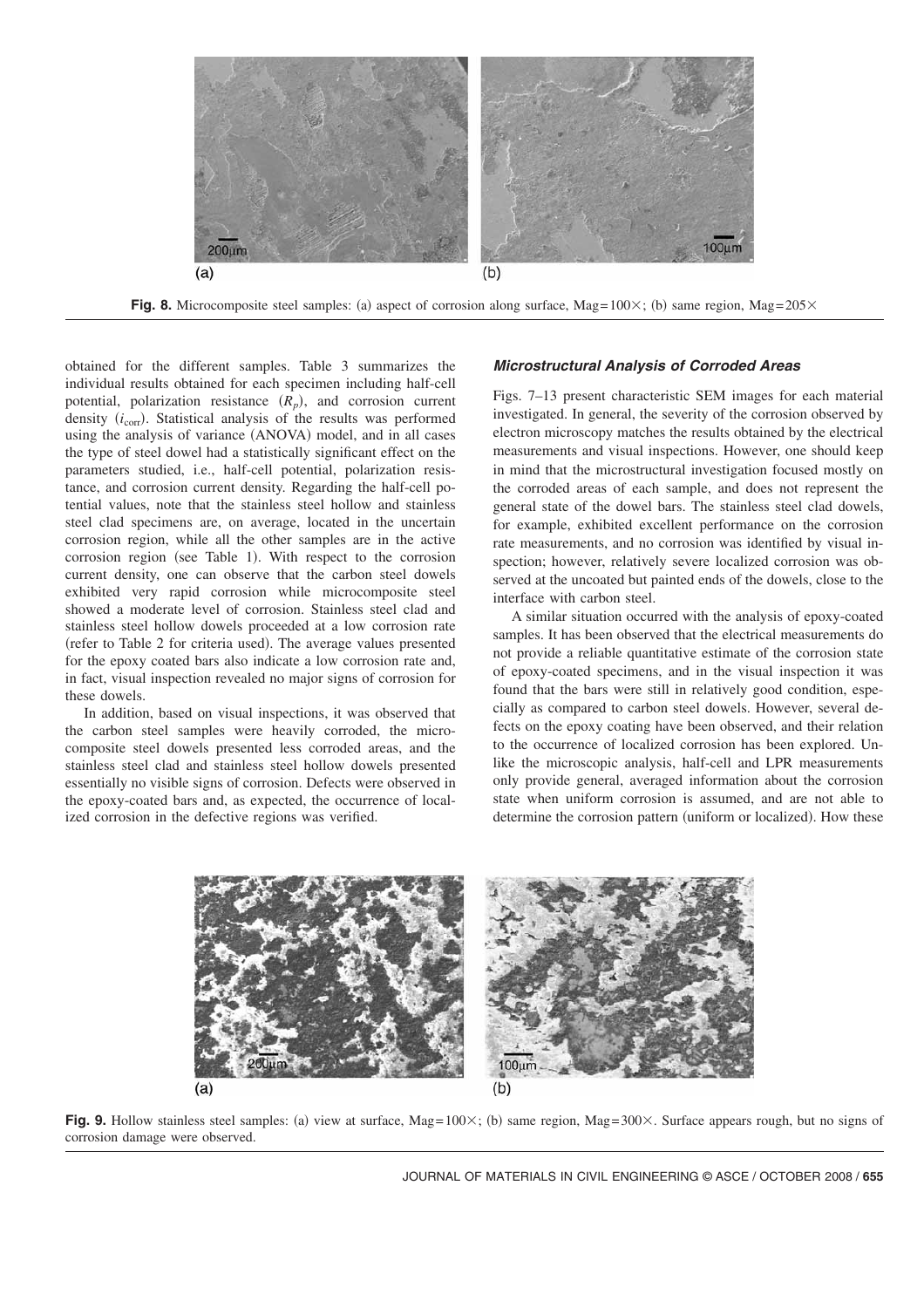





Fig. 10. Stainless steel clad samples: (a) aspect of corrosion along surface, in region close to end of dowel,  $Mag = 100 \times$ ; (b) details of corrosion at surface, interface between sound and corroded area,  $Mag = 2390 \times$ ; and (c) detail of corrosion at edge,  $Mag = 2320 \times$ 



 $(a)$ 



 $(b)$ 



Fig. 11. Gray-epoxy coated samples: (a) view of defect in coating, with corroded area inside, Mag= $50 \times$ ; (b) another region, at edge, where coating is lifted, Mag= $75\times$ ; and (c) general view of surface,  $Mag = 100 \times$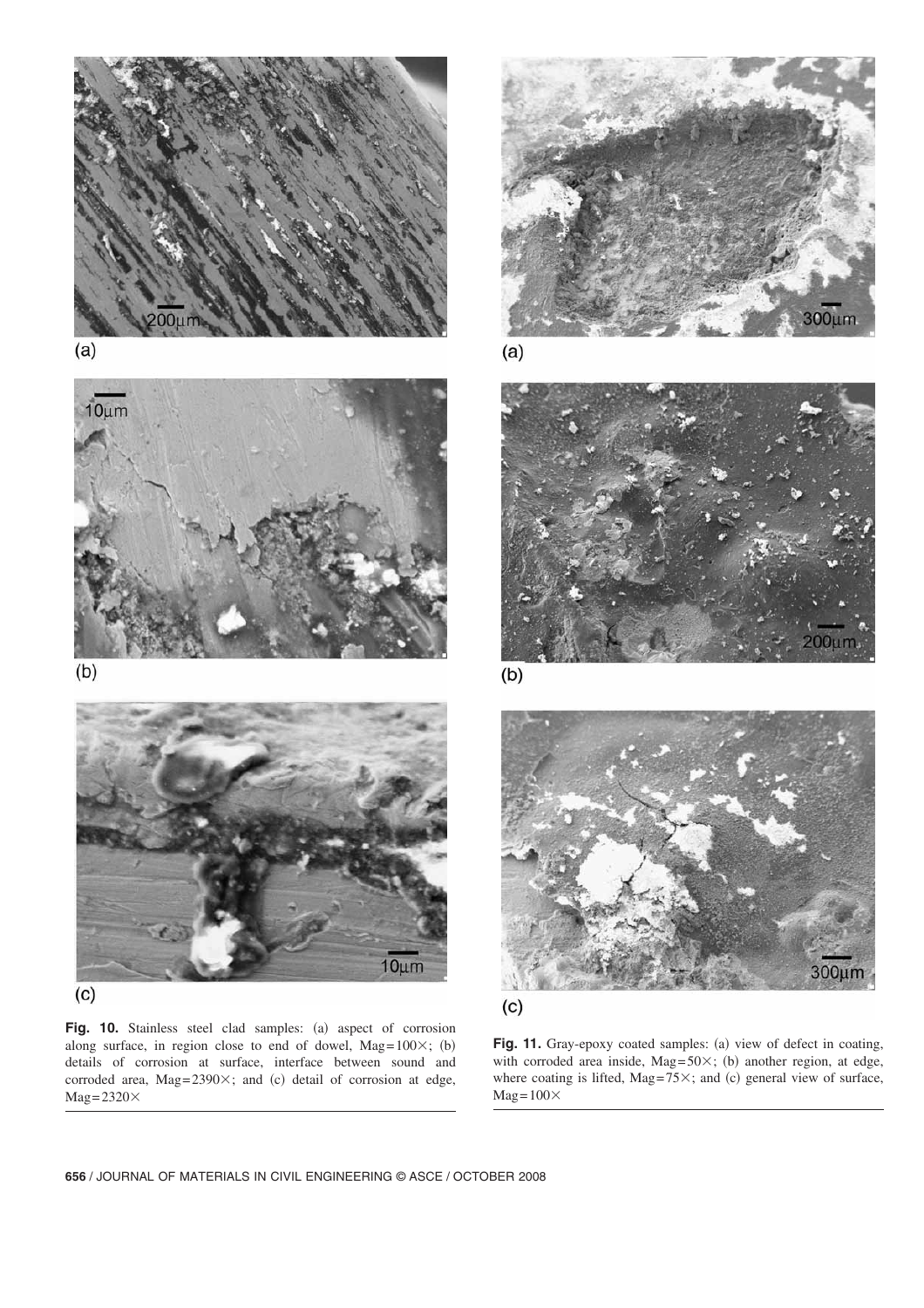







Fig. 12. Green-epoxy coated samples: (a) general view of surface,  $Mag = 100 \times$ ; (b) region where part of epoxy coating was stripped off,  $Mag = 100 \times$ ; and (c) detail of corroded area and pits present under coating, Mag =  $1330\times$ 

highly localized corrosion patterns affect the long-term performance of these dowels warrants further investigation.

# **Summary and Conclusions**

This study investigated the corrosion performance of several types of steel dowels cast in concrete beams using accelerated laboratory tests. Corrosion was accelerated by ponding a concentrated chloride solution on the top of the concrete beams, which had an open "joint" that provided direct access to a short, central segment of the dowels. The following conclusions are based on the results of half-cell potential tests, linear polarization resistance curves, visual inspections, and SEM investigation:

- 1. The carbon steel dowels exhibited the lowest values of polarization resistance  $(R_p)$  and therefore have the smallest resistance to charge transfer across the interface, and consequently present the smallest corrosion resistance;
- 2. Microcomposite steel dowels exhibited average polarization resistance approximately 35 times larger than carbon steel dowels, while stainless clad and stainless hollow bars had about 73 times greater polarization resistance. This indicates that the microcomposite steel dowels exhibit much greater resistance to corrosion propagation than carbon steel dowels, but not as much as the stainless clad and stainless hollow bars;
- 3. In epoxy-coated specimens, corrosion is not uniform, but is instead concentrated at localized defective areas (such as pinholes, voids, etc.). Given that epoxy is an electrical insulator, polarization happens only at very small areas (defective regions) that cannot be accounted for in the calculation of the polarization resistance term. Therefore, the epoxy-coated dowels cannot be quantitatively evaluated with the other dowels and must be evaluated qualitatively;
- 4. Based on corrosion current density results, the carbon steel dowels exhibited very rapid corrosion, while microcomposite steel exhibited a moderate level and stainless steel clad and stainless steel hollow proceeded at a low corrosion rate;
- 5. Visual inspections of the corroded dowels revealed heavy and mostly uniform corrosion along the carbon steel dowels, light corrosion in the microcomposite steel dowels, and no visible corrosion in the stainless steel clad and stainless steel hollow bars. For the epoxy coated dowels, the visual inspections generally revealed that visible corrosion was not widespread, but did occur at a few localized defective areas, generally at holidays and at the edges of the bar ends. No significant difference was observed on the performance of nonflexible and flexible epoxy-coated dowels; and
- 6. In general, the microscopic investigation matches the results anticipated by the electrical measurements and visual inspections. The analysis has focused mostly on the corroded regions of each sample, and revealed corroded areas that were not visible to the naked eye.

### **Acknowledgments**

This work was performed with support from the California Department of Transportation (Caltrans), Division of Research and Innovation. Technical assistance was also provided by the Cali-